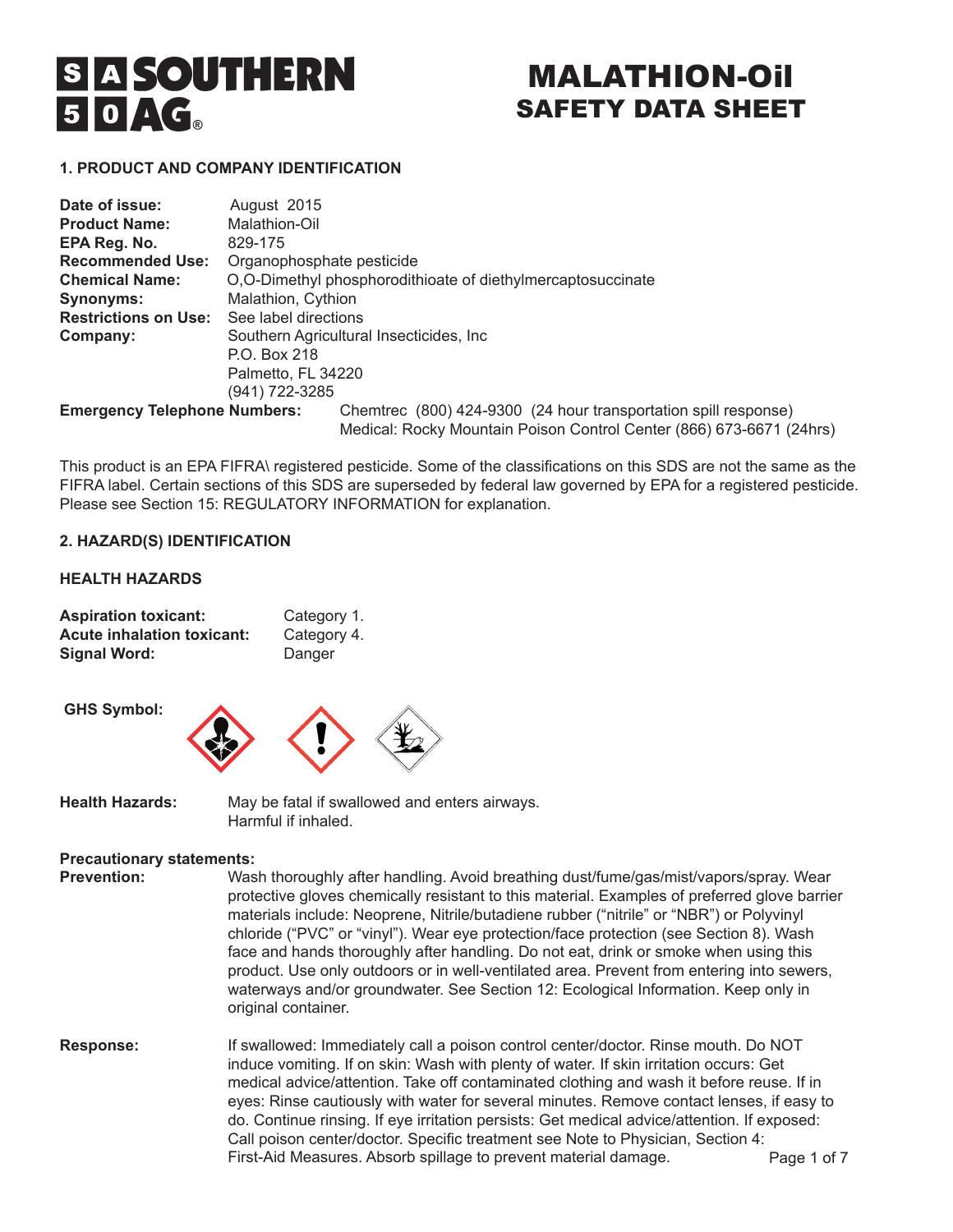**Storage:** Store locked up in corrosive resistant container (high density polyethylene).

**Disposal:** Disposal of contents/container must be in accordance with your local or area regulatory authorities.

**Note:** This information is based on test data from similar products.

# **Other**

This material should not be used for any other purpose than the intended use in Section 1 without expert advice. Health studies have shown that chemical exposure may cause potential human health risks which may vary from person to person.

# **3. COMPOSITION/INFORMATION ON INGREDIENTS**

| <b>Components</b><br>Active Ingredient:     | <b>CAS NO:</b> | % By Wt.     | <b>OSHA PEL</b> | <b>ACGIH TLV</b> |
|---------------------------------------------|----------------|--------------|-----------------|------------------|
| Malathion                                   | 121-75-5       | 5.0          | N/A             | 10 mg/ $rn^3$    |
| <b>Chemical Name: Mineral Oil (Mixture)</b> | CAS#           | Percent (wt) |                 |                  |
| The base oil may be a mixture of the        |                |              |                 |                  |
| Following:                                  |                |              |                 |                  |
| 1) Hydrotreated Distillate, Heavy Paraffin  | 64742-54-7     |              |                 |                  |
| 2) Hydrotreated Distillate, Light Paraffin  | 64742-55-8     | 75           |                 |                  |
| 3) Hydrotreated Neutral Oil                 | 72623-87-1     |              |                 |                  |
| 4) White Mineral Oil                        | 8042-47-5      |              |                 |                  |
| Proprietary additives                       |                | 20           |                 |                  |
| <b>None</b>                                 |                |              |                 |                  |

# **4. FIRST AID MEASURES**

- **Inhalation:** Remove from further exposure. For those providing assistance, avoid exposure to yourself or others. Use adequate respiratory protection. If respiratory irritation, dizziness, nausea, or unconsciousness occurs, seek immediate medical assistance. If breathing has stopped, assist ventilation with a mechanical device or use mouth-to-mouth resuscitation.
- **If Swallowed:** Call a poison control center or doctor immediately for treatment advice. Rinse mouth with water, have person sip a glass of water if able to swallow. Do not induce vomiting unless told to do so by the poison control center or doctor. Do not give anything by mouth to an unconscious person. Have product label with you when calling a poison control center or doctor.
- **Skin Contact:** Immediately flush skin with water for 15 minutes while removing contaminated clothing and shoes. Get medical attention if symptoms occur. Wash clothing before reuse. Destroy contaminated leather items such as shoes, belts and watchbands.
- **Eye:** FIush thoroughly with water. If irritation occurs, get medical assistance.

# **5. FIRE-FIGHTING MEASURES**

**Fire Fighting Instructions:** Evacuate area. Prevent run-off from fire control or dilution from entering streams, sewers or drinking water supply. Fire-fighters should use standard protective equipment and in enclosed spaces, self-contained breathing apparatus (SCBA). Use water spray to cool fire exposed surfaces and to protect personnel.

# **EXTINGUISHING MEDIA**

Appropriate Extinguishing Media: Use water fog, foam, dry chemical or carbon dioxide CO2) to extinguish flames. Inappropriate Extinguishing Media: Straight streams of water.

# **FLAMMABILITY PROPERTIES**

| <b>Flash Point ASTM D92 (open cup typical)</b> |  | Flammable Limits             |     |             |
|------------------------------------------------|--|------------------------------|-----|-------------|
| Soluble Oil Spray<br>160 (320)                 |  | (Approximate volume in air): |     |             |
|                                                |  | LEL: N/D<br>UEL: NID         |     | Page 2 of 7 |
|                                                |  | Autoignition Temperature:    | N/D |             |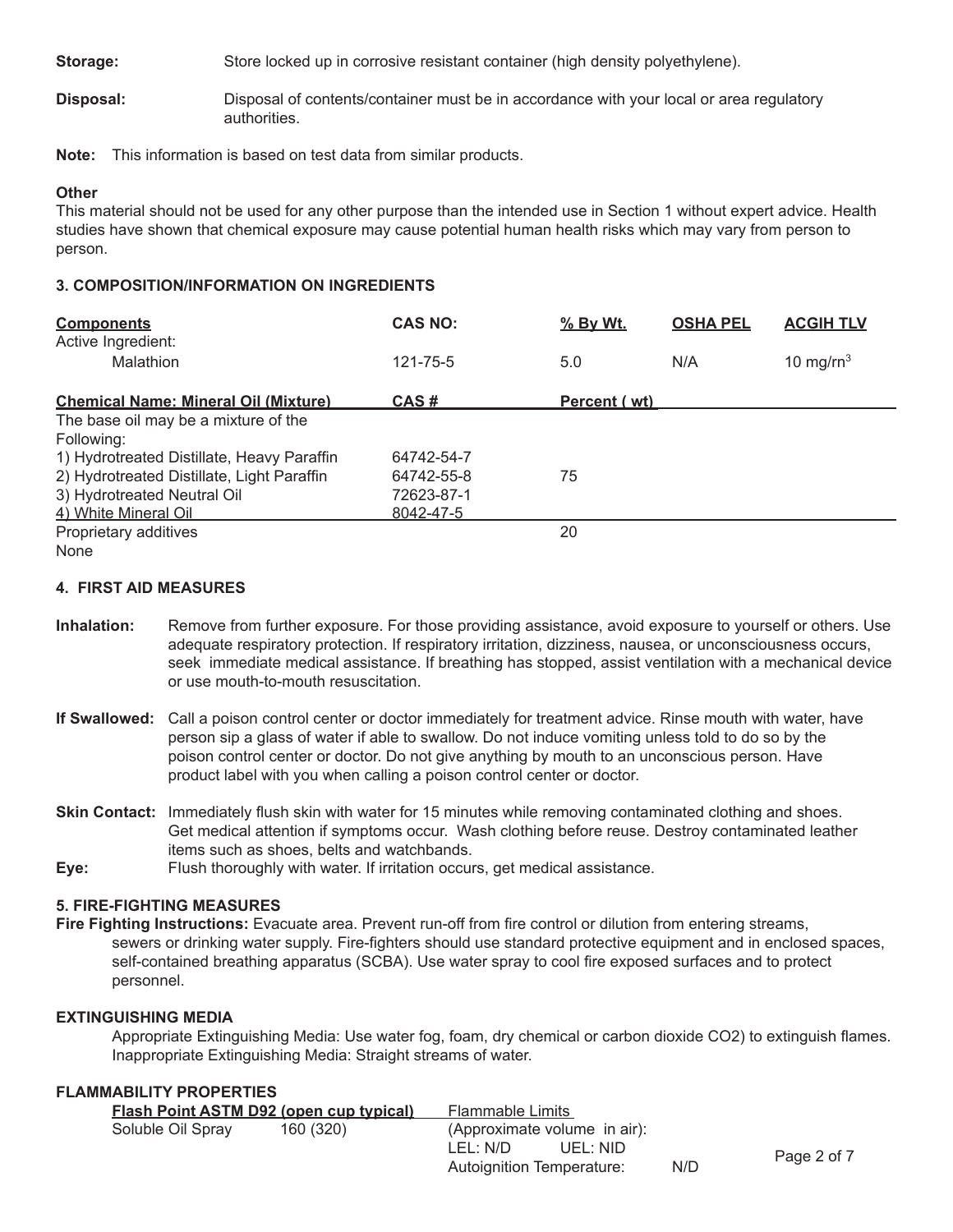# **Hazardous Combustion**

**Products:** Vapors and fumes are hazardous. Vapors can form explosive mixtures with air. Oxides of sulfur and phosphorus-containing compounds. Incomplete combustion may lead to formation of carbon monoxide and/or other asphyxiants.

| Degree of Hazard           | <b>NFPA</b> | <b>HMIS</b> | <b>HAZARD RATINGS</b> |               |
|----------------------------|-------------|-------------|-----------------------|---------------|
| Health                     |             |             |                       | Insignificant |
| Fire                       |             |             |                       | Slight        |
| Reactivity                 |             |             |                       | Moderate      |
| <b>Personal Protection</b> |             |             |                       | Hiah          |

# **6. ACCIDENTAL RELEASE MEASURES**

#### **Steps to be taken if Material is Released or Spilled:**

Contain spilled material if possible. Small spills: Contain and absorb spilled material with inert, non-combustible absorbent material, sweep up. Collect in suitable and properly labeled containers. Large spills: Contact Southern Agricultural Insecticides, Inc. for clean-up assistance. See Section 13: Disposal Considerations, for additional information.

#### **Personal Precautions:**

Isolate area. Keep unnecessary and unprotected personnel from entering the area. Refer to Section 7, Handling, for additional precautionary measures. Spilled material may cause a slipping hazard. Ventilate area of leak or spill. Use appropriate safety equipment. For additional information, refer to Section 8: Exposure Controls and Personal Protection.

**Environmental Precautions:** Prevent spilled material from entering into soil, ditches, sewers, waterways and/or groundwater. See Section 12: Ecological Information.

# **7. HANDLING AND STORAGE**

#### **KEEP OUT OF REACH OF CHILDREN**

- **Handling: General Handling:** Avoid contact with eyes, skin, and clothing. Wash thoroughly with soap and water after handling. Do not swallow. Avoid breathing vapor. Use with adequate ventilation. Wear chemical protective equipment when handling. Keep away from heat, sparks and flame. See Section 8: Exposure Controls and Personal Protection.
- **Storage:** Store locked up in a cool, dry, well-ventilated area designated specifically for pesticides and away from heat sources. Keep in original containers and keep containers closed when not in use. Never heat above 131°F (55°C), and do not store for long periods of time at a temperature in excess of 77° F (25°C). Do not store near children, food, foodstuffs, drugs or potable water supplies.

# **8. EXPOSURE CONTROLS/PERSONAL PROTECTION**

#### **Mineral Oil:**

Exposure limits/standards for materials that can be formed when handling this product: When mists / aerosols can occur, the following are recommended: 5 mg/m3 - ACGIH TLV, 10 mg/m3 - ACGIH STEL.

# **Malathion:**

Exposure Limits: (8-Hour TWA): Malathion 15 mg/m<sup>3</sup> (Skin); 1 mg/m<sup>3</sup> (Inhalable)

# **ENGINEERING CONTROLS**

**Users of a pesticidal product should refer to the product label for personal protective equipment requirements.**

Control measures to consider: No special requirements under ordinary conditions of use and with adequate ventilation potential .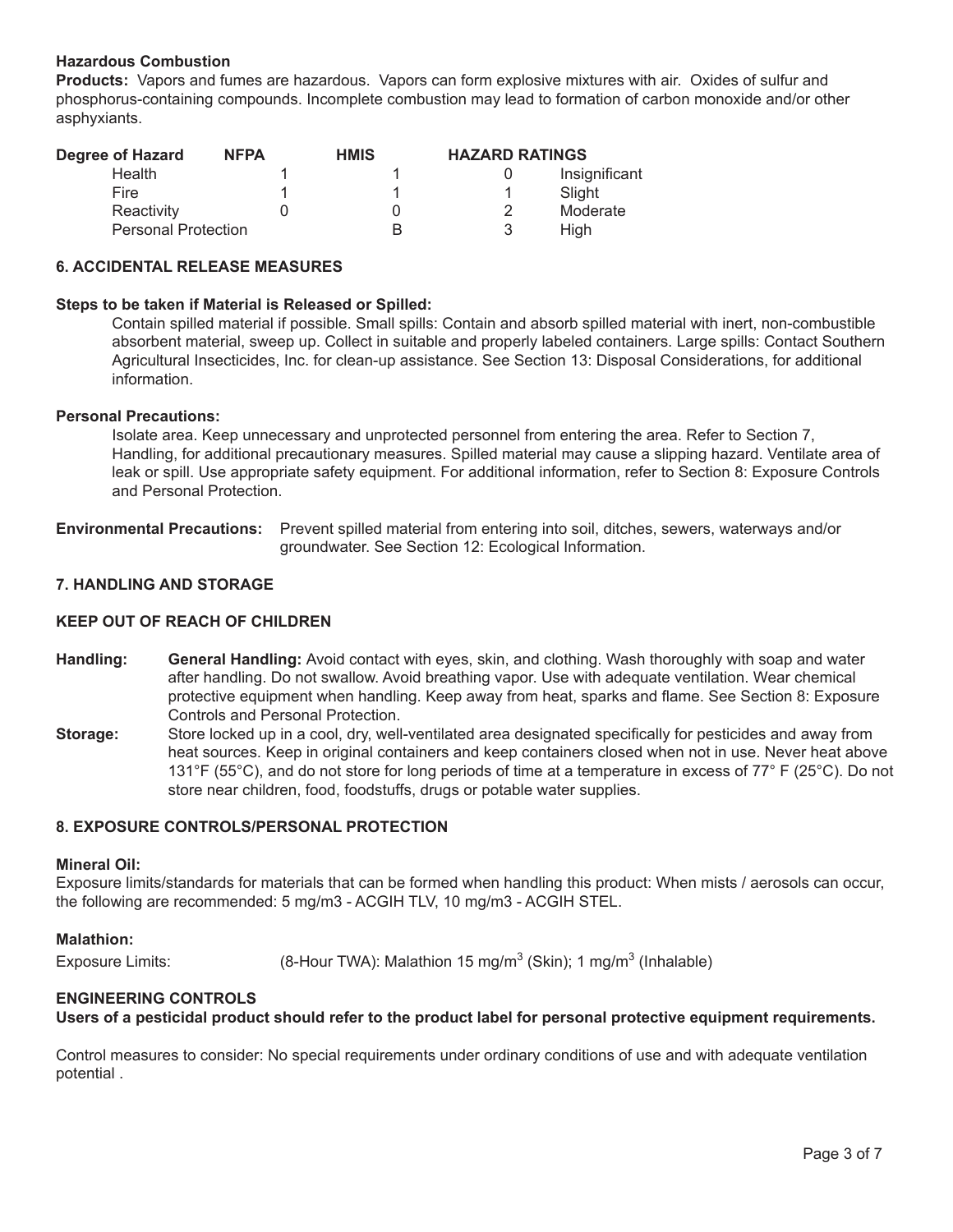# **PERSONAL PROTECTION**

Personal protective equipment selections vary based on potential exposure conditions such as applications, handling practices, concentration and ventilation. Information on the selection of protective equipment for use with this material, as provided below, is based upon intended, normal usage.

| <b>Respiratory Protection:</b>   | Avoid breathing vapors or spray mist. For repeated or prolonged use wear<br>a NOISH- approved chemical cartridge or full face respirator with pesticide cansiters.                                                                                                                                                            |
|----------------------------------|-------------------------------------------------------------------------------------------------------------------------------------------------------------------------------------------------------------------------------------------------------------------------------------------------------------------------------|
|                                  | No special requirements under ordinary conditions of use and with adequate ventilation.                                                                                                                                                                                                                                       |
| <b>Hand Protection:</b>          | Use gloves chemically resistant to this material. Examples of preferred glove barrier<br>materials include: Neoprene, Nitrile/butadiene rubber ("nitrile" or "NBR") or Polyvinyl<br>chloride ("PVC" or "vinyl").                                                                                                              |
|                                  | No protection is ordinarily required under normal conditions of use.                                                                                                                                                                                                                                                          |
| <b>Eye Protection:</b>           | If contact is likely, safety glasses with side shields are recommended.                                                                                                                                                                                                                                                       |
| <b>Skin and Body Protection:</b> | No skin protection is ordinarily required under normal conditions of use. In accordance<br>with good industrial hygiene practices, precautions should be taken to avoid skin contact.                                                                                                                                         |
| <b>Specific Hygiene Measures</b> | Always observe good personal hygiene measures, such as washing after handling the<br>material and before eating, drinking, and/or smoking. Routinely wash work clothing and<br>protective equipment to remove contaminants. Discard contaminated clothing<br>and footwear that cannot be cleaned. Practice good housekeeping. |

# **9. PHYSICAL AND CHEMICAL PROPERTIES**

| <b>Physical State:</b>                                | Liquid                                                                                 |  |
|-------------------------------------------------------|----------------------------------------------------------------------------------------|--|
| Color:                                                | amber                                                                                  |  |
| Odor:                                                 | miner oil odor                                                                         |  |
| <b>Flash Point:</b>                                   | $>200^\circ$ F                                                                         |  |
| Vapor Pressure (mmHg):                                | $\leq$ 0.013 kPa (0.1 mm Hg) at 20 $\degree$ C Information applies to the mineral oil. |  |
| <b>Boiling Point:</b>                                 | Information applies to the mineral oil.<br>$>200^\circ F$                              |  |
| Vapor Density (air = 1):                              | N/A                                                                                    |  |
| Bulk Density (H20 = 1):                               | 7.33 lbs. /gal.                                                                        |  |
| <b>Freezing Point:</b>                                | N/A                                                                                    |  |
| <b>Solubility in water (wt. - weight):</b> Emulsifies |                                                                                        |  |
| pH:                                                   | $2 - 7$                                                                                |  |
| <b>Viscosity:</b>                                     | N/A                                                                                    |  |
| <b>Volatiles:</b>                                     | N/A                                                                                    |  |

# **11. TOXICOLOGICAL INFORMATION**

Information provided for the active ingredient Malathion: (Data submitted for Malathion represents 10 times the amount contained in this product. No revision for the reduction in concentration has been applied to the data as given

# **Acute Toxicity:**

| Ingestion:                                                                                     | Oral, $LD_{50}$ , (rat):                                                                                                           | >550 mg/kg   |
|------------------------------------------------------------------------------------------------|------------------------------------------------------------------------------------------------------------------------------------|--------------|
| Dermal:                                                                                        | Dermal, $LD_{50}$ , (rabbit):                                                                                                      | >2,000 mg/kg |
| Inhalation:<br><b>Eye Irritation:</b><br><b>Skin Irritation:</b><br><b>Sensitization Skin:</b> | Inhalation, 4 h, $LC_{50}$ , (rat):<br>Slightly irritating (rabbit)<br>Slightly irritating (rabbit)<br>Non-sensitizer (guinea pig) | $>5.2$ mg/l  |

**Chronic Toxicity:** None known

Page 4 of 7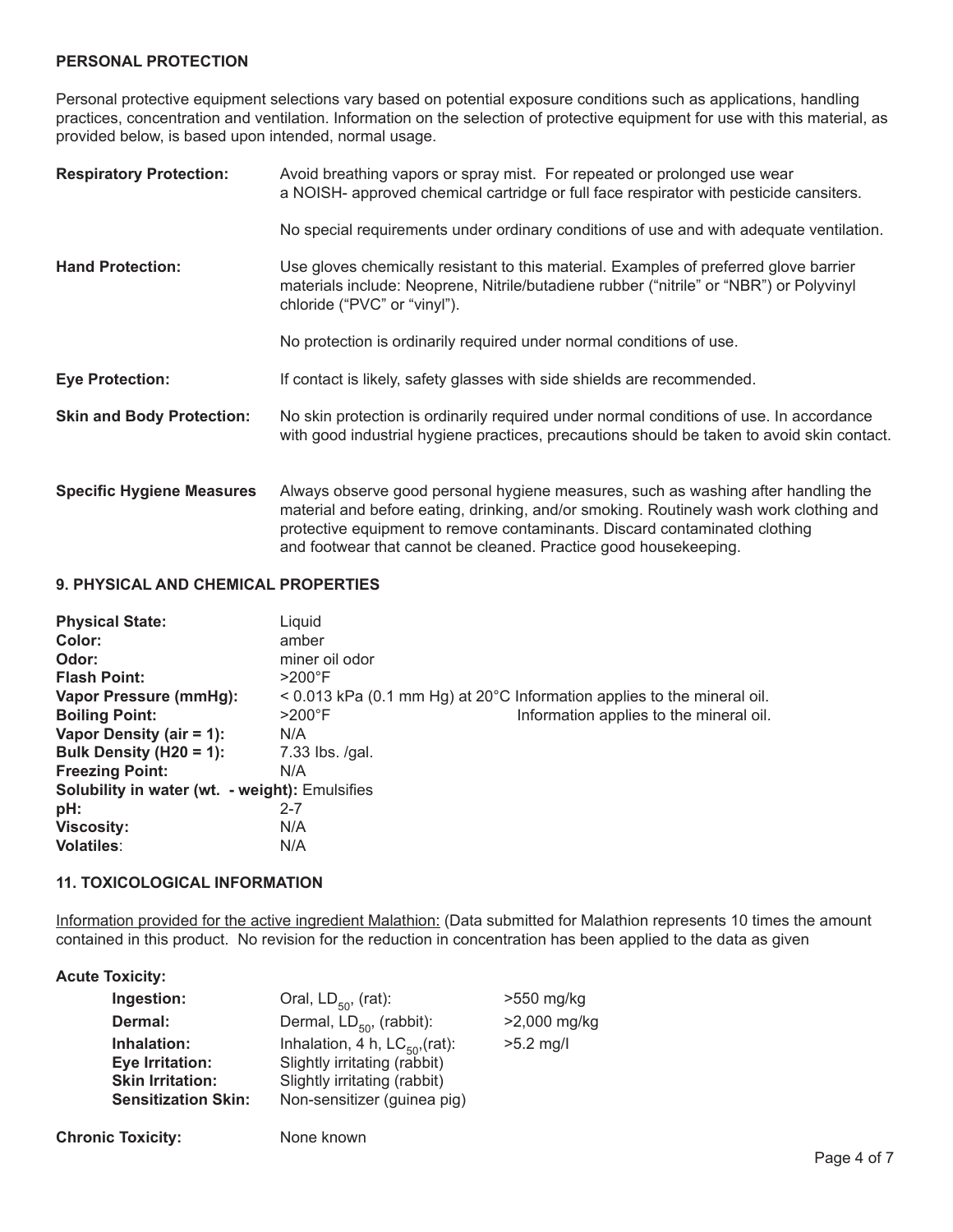| <b>Carcinogenicity:</b> |  |
|-------------------------|--|
|-------------------------|--|

Not listed as carcinogenic by ACGIH, IARC, OSHA or NTP

**Teratogenicity, mutagenicity, and other reproductive effects:** None known

#### **Information provided for the solvent naphtha (Petroleum), Heavy Aromatic Acute Toxicity:**

| Oral, $LD_{50}$ , (rat):                             | >5000 mg/kg                                                                                  |
|------------------------------------------------------|----------------------------------------------------------------------------------------------|
| Dermal, $LD_{50}$ (rabbit):                          | >2,000 mg/kg                                                                                 |
| Inhalation, 4 h, $LC_{50}$ (rat):                    | >4688 mg/m3 (vapor) Minimally toxic                                                          |
| similar materials.                                   | May cause mild, short-lasting discomfort to eyes. Based on test data for structurally        |
| Slightly irritating, may dry skin causing discomfort |                                                                                              |
|                                                      | Not expected to be a skin sensitizer. Based on test data for structurally similar materials. |
|                                                      |                                                                                              |

# **Other Toxicity Information:**

| Solvent contains Naphthalene |  |
|------------------------------|--|
| <b>Acute Toxicity:</b>       |  |

| <b>Inhalation</b>         | 4 h, $LC_{50}$ , | Rat   | > 0.4mg/l (Max. attainable vapor conc.) |
|---------------------------|------------------|-------|-----------------------------------------|
| Oral Lethality: $LD_{50}$ |                  | Mouse | 533 mg/kg                               |

The following ingredient is cited on the lists below:

| <b>Chemical Name</b> | <b>CAS Number</b> | <b>Citations</b> |
|----------------------|-------------------|------------------|
| Naphthalene          | $91 - 20 - 3$     | NTP SUS          |
|                      |                   | IARC 2B          |

# **CHRONIC/OTHER EFFECTS For the product itself:**

Repeated and/or Prolonged exposure may cause irritation to the skin, eyes, or respiratory tract.

Base oil severely refined: Not carcinogenic in animal studies. Representative material passes IP-346, Modified Ames test, and/or/other screening tests. Dermal and inhalation studies showed minimal effects; lung nonspecific infiltration of immune cells, oil deposition and minimal granuloma formation. Not sensitizing in test animals.

# **CARCINOGENIC EFFECTS**

Base Oil:

Contains no carcinogens. Similar compounds essentially non-toxic. No component of this product at levels greater than 0.1 is identified as a carcinogen by ACGIH or the International Agency for Research on Cancer (IARC). No component of this product present at levels greater than 0.1 is identified as a carcinogen by the U.S. National Toxicology Program (NTP) or the U.S. Occupational Safety and Health Act (OSHA), NTP or IARC.

Although there is no specific test data on all the base oil components, the mineral base oil would not be expected to exhibit carcinogenic potential based on what is known of the toxicity of mineral base oils in general.

The DMSO extract by IP 346 of the oil is less than 3. (Typical 0.2 with Maximum 0.5) Consequently it is not classified as a carcinogen.

The base oil in this product is severely hydro-treated by all hydro-processing route. By this refining history showed no evidence of carcinogenic potential.

**MUTAGENIC EFFECTS:** No component of this product at levels greater than 0.1 is classified by established regulatory criteria as a mutagen.

**TERATOGENIC EFFECTS/DEVELOPMENTAL TOXICITY:** No component of this product at levels greater than 0.1 is classified by established regulatory criteria as teratogenic or embryotoxic.

**REPRODUCTION TOXICITY:** No component of this product at levels greater than 0.1 is classified by established regulatory criteria as a reproductive toxin.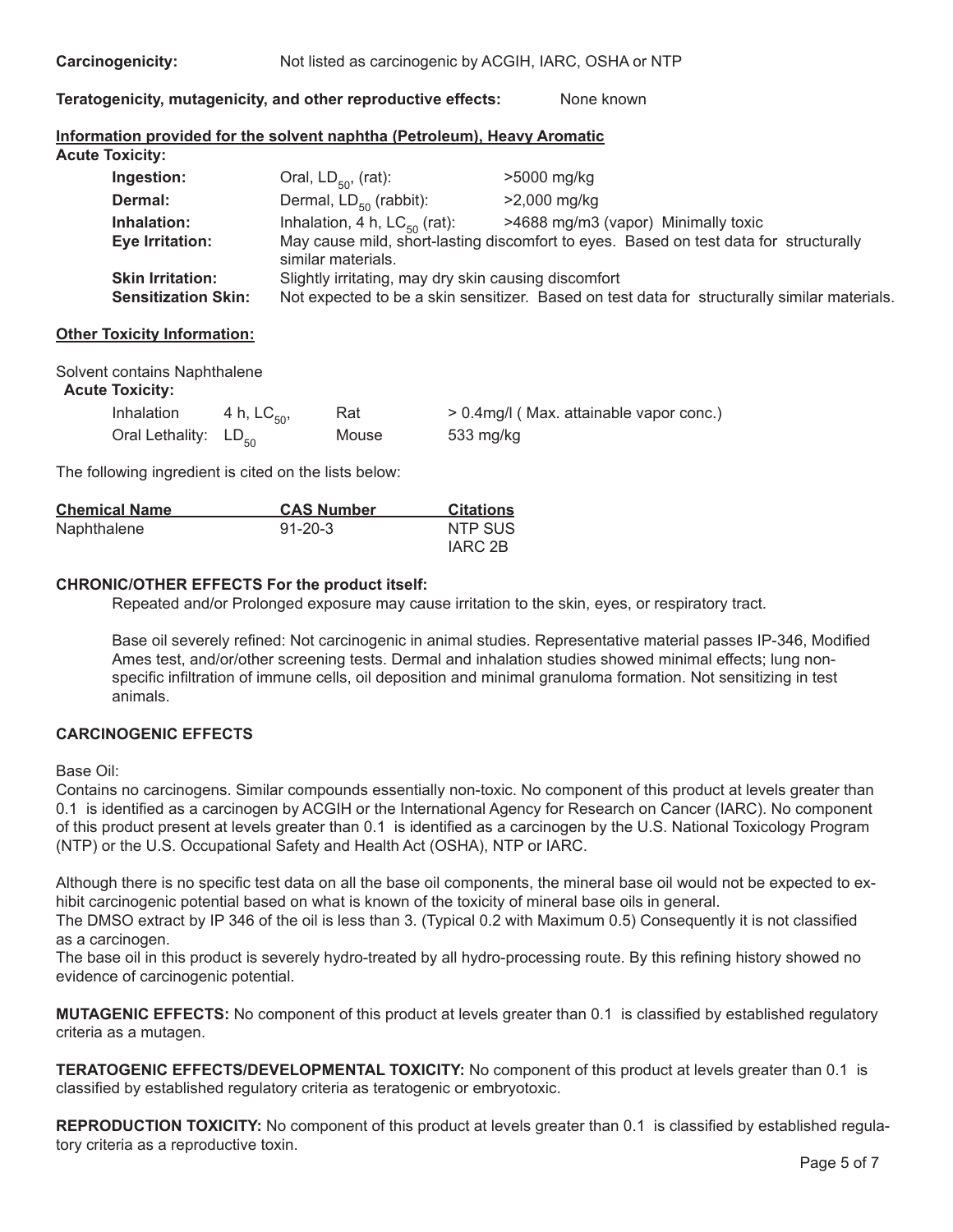# **OVER - EXPOSURE SIGNS/SYMPTOMS**

| <b>Skin</b>       | No information available |
|-------------------|--------------------------|
| Ingestion         | No information available |
| <b>Inhalation</b> | No information available |

#### **12. ECOLOGICAL INFORMATION**

#### **The lnformation presented here is for the active ingredient Malathion.**

#### **ENVIRONMENTAL FATE:**

This product is toxic to birds, fish, aquatic invertebrates, aquatic life, and stages of amphibians and highly toxic to bees.

# **Persistence and Degradability:**

Medium mobility, readily biodegradable

# **Aquatic Toxicity:**

| Daphnia magna, 48 h, EC 0:              | $0.72$ mg/L  |
|-----------------------------------------|--------------|
| Green Algae, 72 h, LC <sub>50</sub> :   | 4.06 mg/L    |
| Rainbow Trout, 96 h, LC <sub>50</sub> : | $0.18$ mg/kg |
| <b>Bird Toxicity:</b>                   |              |
| Bobwhite Quail, LD <sub>50</sub> :      | 359 mg/kg    |
| Mallard Duck, LD <sub>50</sub> :        | 1485 mg/kg   |
|                                         |              |

# **The lnformation presented here is for the solvent naphtha (Petroleum), Heavy Aromatic.**

#### **ENVIRONMENTAL FATE**

Expected to be toxic to aquatic organisms.

# **Persistence and Degradability:**

Expected to be inherently biodegradable

# **Aquatic Toxicity - Acute**

Daphnia magna, 48 h, EL50 >=3-,=10 mg/L

# **Persistence, Degradability and Bioaccumulation Potential**

| <b>Media</b> | Test Type              | <b>Duration</b> | <b>Test Results</b>    |
|--------------|------------------------|-----------------|------------------------|
| Water        | Ready Biodegradability | 28 days         | Percent Degraded 57.95 |

**Other Information VOC (EPA Method 24):** 7.477 lbs/gal.

# **13. DISPOSAL CONSIDERATIONS**

If wastes and/or containers cannot be disposed of according to the product label directions, disposal of this material must be in accordance with your local or area regulatory authorities. This information presented only applies to the material as supplied. The identification based on characteristic(s) or listing may not apply if the material has been used or otherwise contaminated. It is the responsibility of the waste generator to determine the toxicity and physical properties of the material generated to determine the proper waste identification and disposal methods in compliance with applicable regulations. If the material as supplied becomes a waste, follow all applicable regional, national and local laws.

# **14. TRANSPORT INFORMATION**

**US DOT Classification:** Not Regulated **Freight Class:** Pesticides, NOI - including defol, fung, herb, or insect. 155050